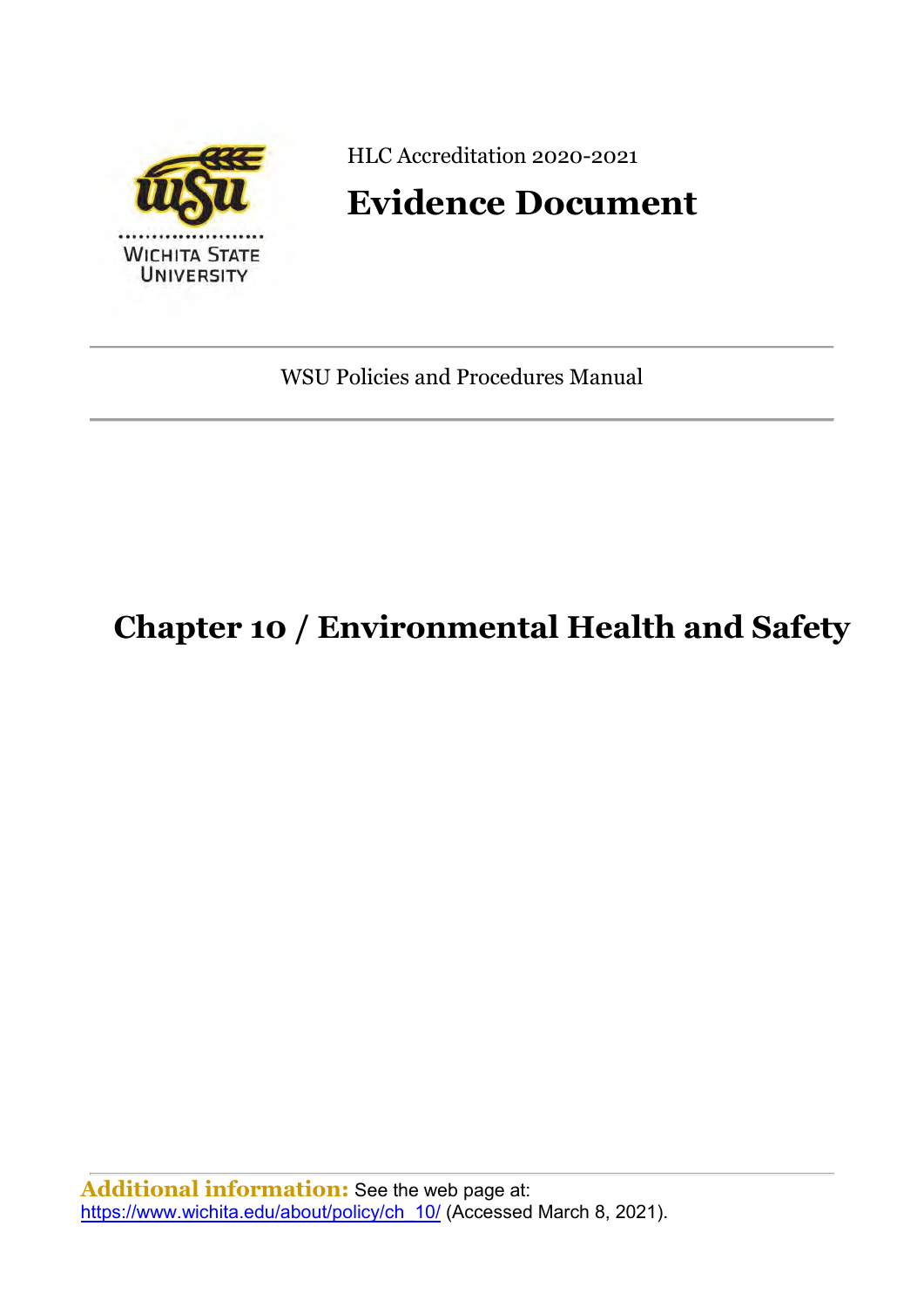

# **WSU Policies and Procedures**

## **Chapter 10 - Environmental Health and Safety**

- **[10.01 / Environmental Health and Safety Guidelines](https://www.wichita.edu/about/policy/ch_10/ch10_01.php)** Effective: July 1, 1997 | Revised: July 25, 2001
- **[10.02 / Hazard Communication Program](https://www.wichita.edu/about/policy/ch_10/ch10_02.php)** Effective: July 1, 1997
- **[10.03 / Radiation Sources](https://www.wichita.edu/about/policy/ch_10/ch10_03.php)** Effective: July 1, 1997
- **[10.04 / Chemicals](https://www.wichita.edu/about/policy/ch_10/ch10_04.php)** Effective: July 1, 1997 | Revised: July 25, 2001
- **[10.06 / Animal Care and Immunizations](https://www.wichita.edu/about/policy/ch_10/ch10_06.php)** Effective: October 21, 2002
- **[10.07 / Biohazards](https://www.wichita.edu/about/policy/ch_10/ch10_07.php)** Effective: July 1, 1997 | Revised: July 25, 2001
- **[10.08 / Hazardous Waste and Radioactive Waste Disposal](https://www.wichita.edu/about/policy/ch_10/ch10_08.php)** Effective: July 1, 1997
- **[10.09 / Radiation Monitoring for Pregnant Employees and Students](https://www.wichita.edu/about/policy/ch_10/ch10_09.php)** Effective: July 1, 1997 | Revised: October 21, 2002
- **[10.10 / Hot Work Permits](https://www.wichita.edu/about/policy/ch_10/ch10_10.php)** Effective: May 1, 2009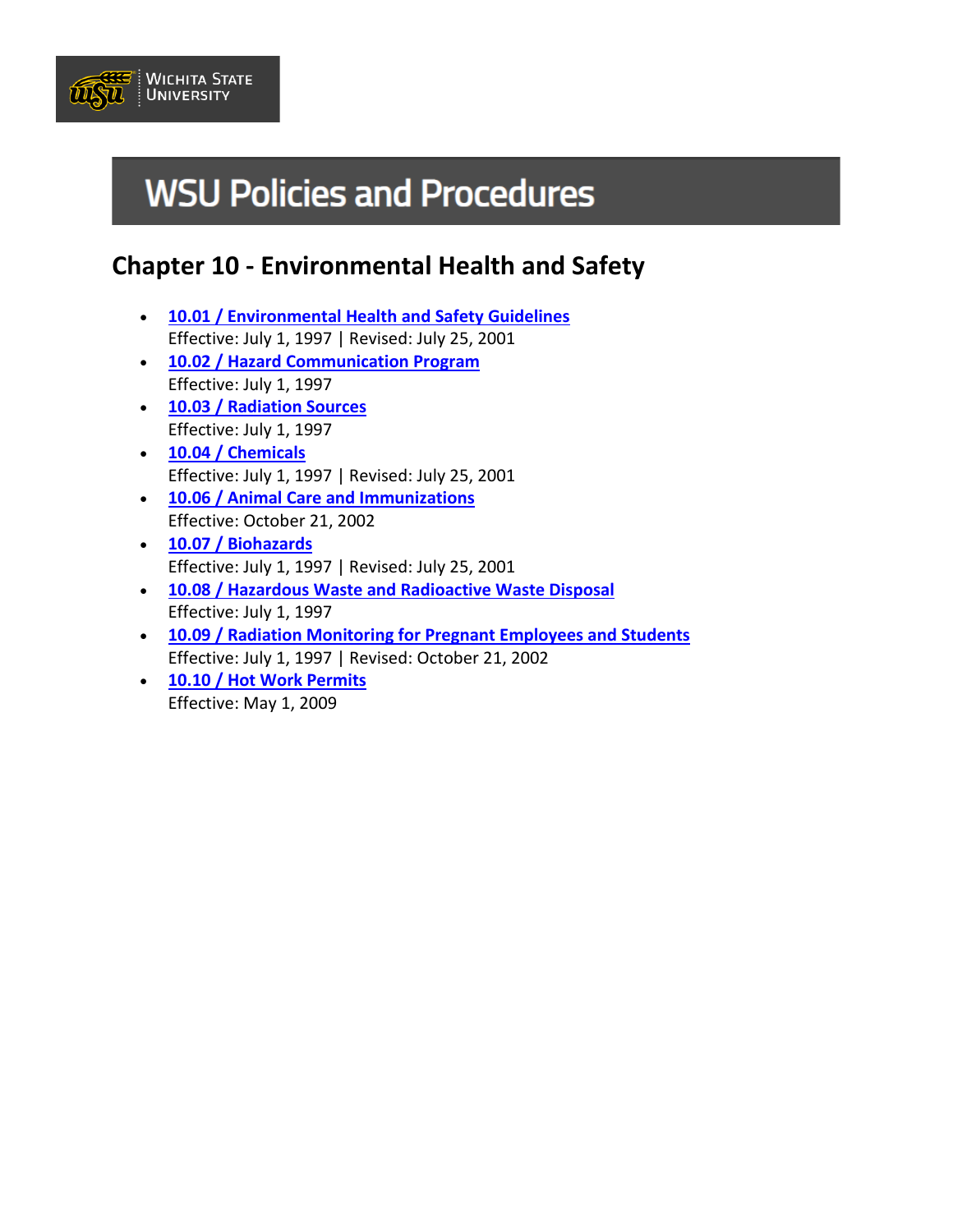

## **10.01 / Environmental Health and Safety Guidelines**

Effective: July 01, 1997 Revised: July 25, 2001

## **I. Preamble**

Wichita State University is committed to the philosophy that teaching and research are best conducted in laboratories where dedication to safety, health and environmental stewardship is exemplary.

## **II. Policy**

It is the policy of Wichita State University (WSU) to operate in compliance with applicable federal, state, and local requirements which concern human health, animal welfare, and protection of the environment.

#### **A. Laws, regulations and guidelines**

WSU employees should be cognizant of and comply with the following laws, regulations, guidelines and/or publications:

• **Emergency Action Plan and Egress -** 29 Code of Federal Regulations (CFR) 1910.35 - .40

*A written plan that tells what to do in the event of a fire, tornado, chemical spill, bomb threat or other emergency; Emergency Building Coordinator Program.*

- **Fire Prevention -** 29 CFR 1910.38(b) *A written plan describing the equipment and procedures used to prevent fires.*
- **Hazardous Waste Operations and Emergency Response (Hazwoper) -** 29 CFR 1910.120

*A written plan and training for those who handle hazardous wastes.*

- **Blood Borne Pathogens -** 29 CFR 1910.1030 *A written plan and training for those who may come in contact with human blood or body fluids.*
- **Hazard Communication Program -** 29 CFR 1910.1200 *A written plan identifying the hazardous materials at a job site and how to protect oneself from those materials.*
- **Laboratory Standard -** 29 CFR 1910.1450 *A written chemical hygiene plan which describes safety procedures to be followed in the laboratory.*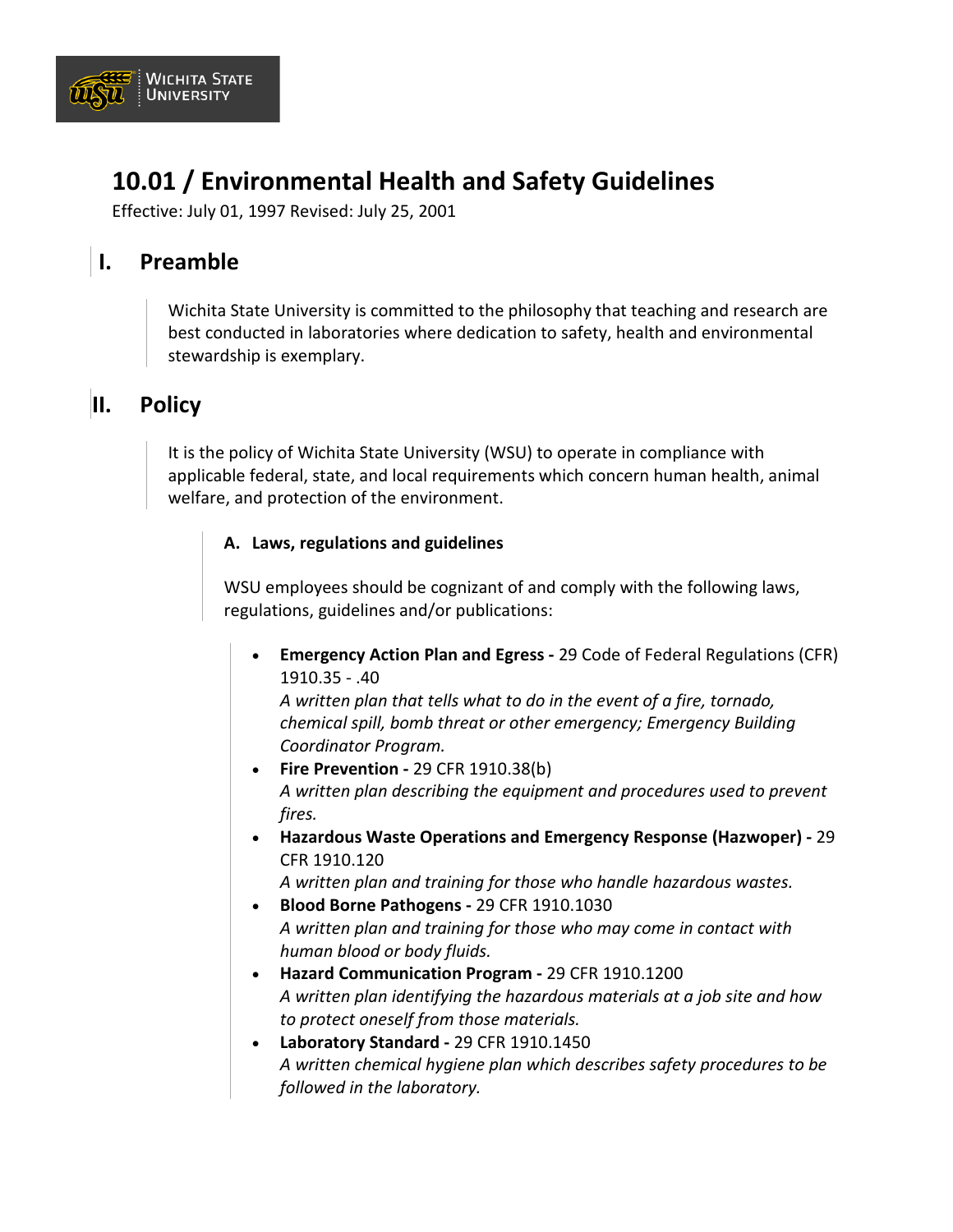

- **Protection of the Environment -** 40 CFR 260 to 299 *Describes the generation, accumulation, transport, and disposal requirements for hazardous wastes as well as training requirements.*
- **Hazardous Waste -** Kansas Statutes Annotated (K.S.A.) Chapter 65, Article 34

*Adopts by reference the guidelines in 40 CFR 260 to 299, the U.S. EPA Protection of the Environment, and additional requirements unique to Kansas.*

- **Radiation Sources and Disposal -** The Federal Nuclear Regulatory Commission (NRC) and Kansas Department of Health & Environment (KDHE) Bureau of Air & Radiation (BAR) Radiation Control Program *A program for control and monitoring of radioactive materials and radiation emitting equipment including lawful disposal from sites within the Central Interstate Radioactive Waste Compact.*
- **Animal Use -** The Animal Welfare Act (AWA), the U.S. Department of Agriculture (USDA), and the Association for Assessment and Accreditation of Laboratory Animal Care (AAALAC), International guidelines require an Institutional Animal Care and Use Committee (IACUC) to provide oversight for all animal use.

*The IACUC oversight is to ensure compliance with the AWA and USDA policies and AAALAC accreditation requirements.*

- **Animal Activist Action -** The National Association for Biomedical Research *Crisis Management Manual* will guide responses.
- **Biohazards -**

*Use of any biohazardous material requires review and authorization by the Institutional Biosafety Committee.*

- **Occupational Health and Environmental Control -** 29 CFR 1910.94 .98 *Provides guidelines governing ventilation, occupational noise, and nonionizing electromagnetic radiation.*
- **Hazardous Materials -** 29 CFR 1910.101 .111 *The Compressed Gas Association's Pamphlet P-1 for handling procedures and requirements for various hazardous materials and specific compressed gases.*
- **Personal Protective Equipment (PPE) -** 29 CFR 1910.132B .139 *Eye and face (.133), Respiratory (.134), Hands (.138), Feet (.136).*
- **General Environmental Controls -** 29 CFR 1910.141 .147 *Regulations concerning eating areas, water supplies, rest rooms and washing/shower facilities; color codes and safety signs (.144 and .145); confined space regulations; and Lock-out/Tag-out (.147).*
- **Air Contaminants, Permissible Exposure Limits (PELs) -** 29 CFR 1910.1000

*Exposure limits for more than 600 chemicals and materials.*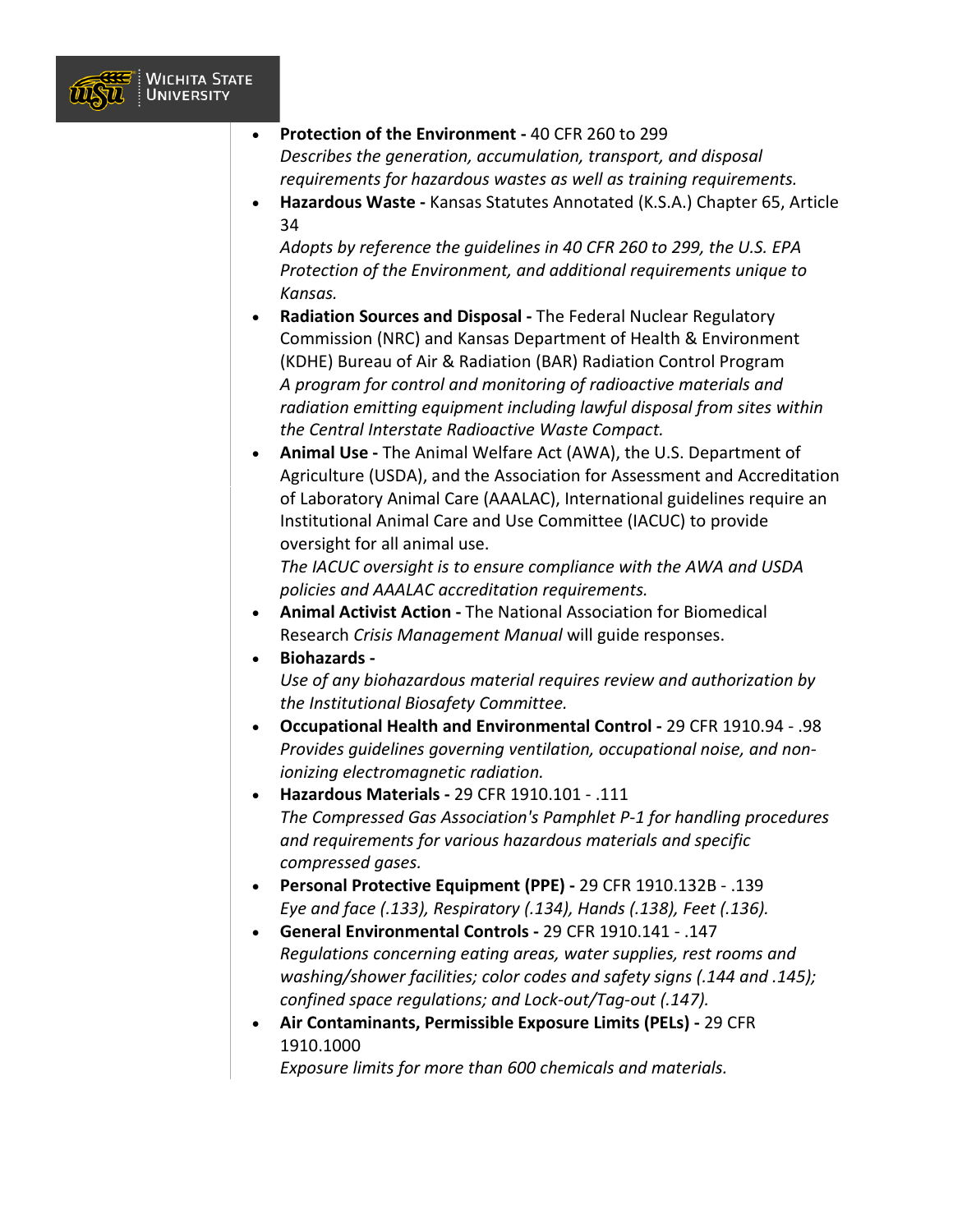

Copies of the regulations and written plans are available in the Environmental Health & Safety (EH&S) Office and in other administrative offices. Additional training, as appropriate for your job assignment, can also be obtained from EH&S.

#### **B. Accumulation of Hazardous Wastes**

There are only two areas where hazardous waste may be accumulated: satellite areas and the central storage accumulation area. These areas are defined and regulated by law (40 CFR 260 to 299; K.S.A. Chapter 65, Article 34; and K.A.R. Article 31). Individual laboratories and other sites that contain any chemicals are satellite areas.

- 1. Individuals who handle hazardous waste must be properly trained and the training documented.
- 2. Storage containers must be in good condition and kept closed when not in use.
- 3. Containers of hazardous waste must be appropriately labeled with words "hazardous waste" and must be under the daily supervision of the *operator* in the *satellite* area.
- 4. The *accumulation start date* must be added to a hazardous waste container that is full by the generator when removal to the *central storage accumulation* area is to take place.
- 5. The satellite hazardous waste container must be removed from the *satellite* area within 72 hours of adding the *accumulation start date* and removed from the *central storage accumulation* area within 90 days.
- 6. Only one *satellite* container of each hazardous waste can be present in a *satellite* area.

#### **C. Enforcement**

The Resource Conservation and Recovery Act of 1976, as amended, prescribes fines for a variety of violations. Fines are typically \$25,000 per day per violation but can go as high as \$50,000 per day. Endangering someone by improper handling, storage, treatment, or disposal of hazardous waste could subject the responsible person to a \$250,000 fine and up to 15 years in prison. The Kansas Department of Health and Environment (KDHE) Bureau of Waste Management can impose penalties.

- Storing hazardous waste in a container in poor condition; \$500-\$5,000.
- Failure to mark containers of hazardous waste with the *accumulation start date*; \$500 + the number of containers x \$100. One container would be \$600.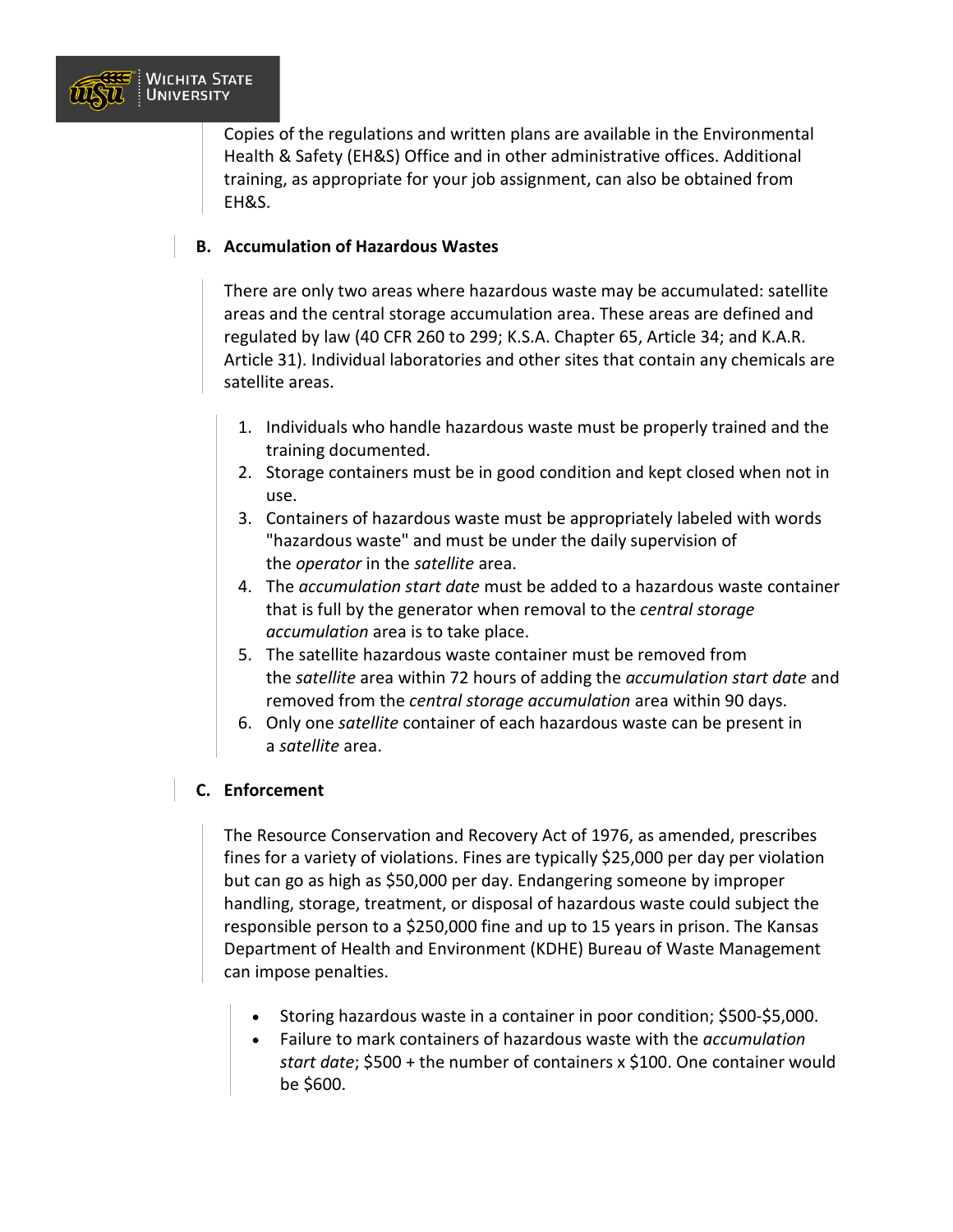

- Failure to label a container with the words "hazardous waste;" \$500 + the number of containers x \$200. One container would be \$700.
- Failure to maintain no more than a single container of a particular waste in a *satellite* area; \$500 + the number of containers x \$100. One container would be \$600.

Ignorance of the law is no excuse for violations. Courts have held that the responsibility to know the law lies with the individual. In the area of environmental law, lack of knowledge may result in fines or a jail term. For those who work with hazardous material, it is imperative that they know the regulations to ensure that operations comply with the law. Remember the government does not recognize ignorance of the law as a valid defense.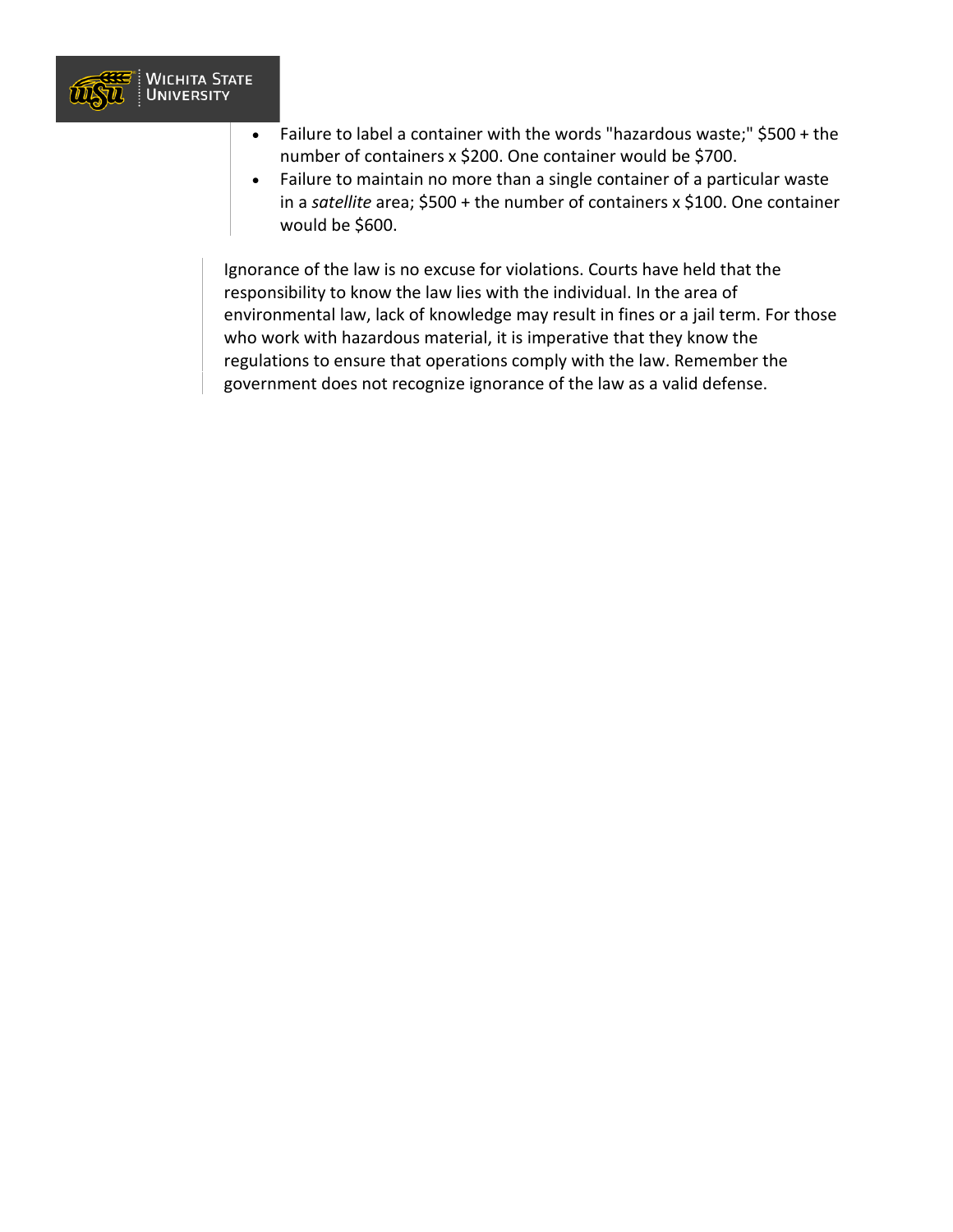

## **10.02 / Hazard Communication Program**

Effective: July 01, 1997

## **I. Policy**

It is the policy of Wichita State University to promote safety and prevent employee health problems associated with exposure to and use<sup>1</sup> of hazardous materials including chemicals, radioactive material, and biological agents in the workplace. The University will use the "Hazard Communication Standard," 29 CFR Part 1910.1200, from the Occupational Safety and Health Administration (OSHA) as the guide to assure every effort is made to reduce the incidence of illness and/or injury caused by hazardous materials. A copy of the OSHA standard is available in the Environmental Health and Safety Office. The WSU Hazardous Communication Program is to inform employees of the hazards and identifies of chemical, radioactive, and biological materials to which they may be exposed in the workplace and of the protective measures available.

 $1$  Use is defined as "to package, handle, react, or transfer."

## **II. Components**

The program contains detailed policy on container labeling, chemical inventory, and material safety data sheet (MSDS) information. Also included are provisions for employee hazard communication training, hazards of nonroutine tasks, hazards of chemicals in unlabeled pipes, and communication of hazards to outside contractors.

## **III. Employees Affected**

It is recognized that many physical plant operations, research laboratories, and other essential work areas frequently require the use of materials which have potentially hazardous properties. When using these substances, it is important that all employees who use or may be exposed to them are aware of the identity and toxicity or other hazardous properties of the material.

## **IV. Availability**

The Hazard Communication Program is available to all Wichita State University employees, their designated representatives, the Assistant Secretary of Labor for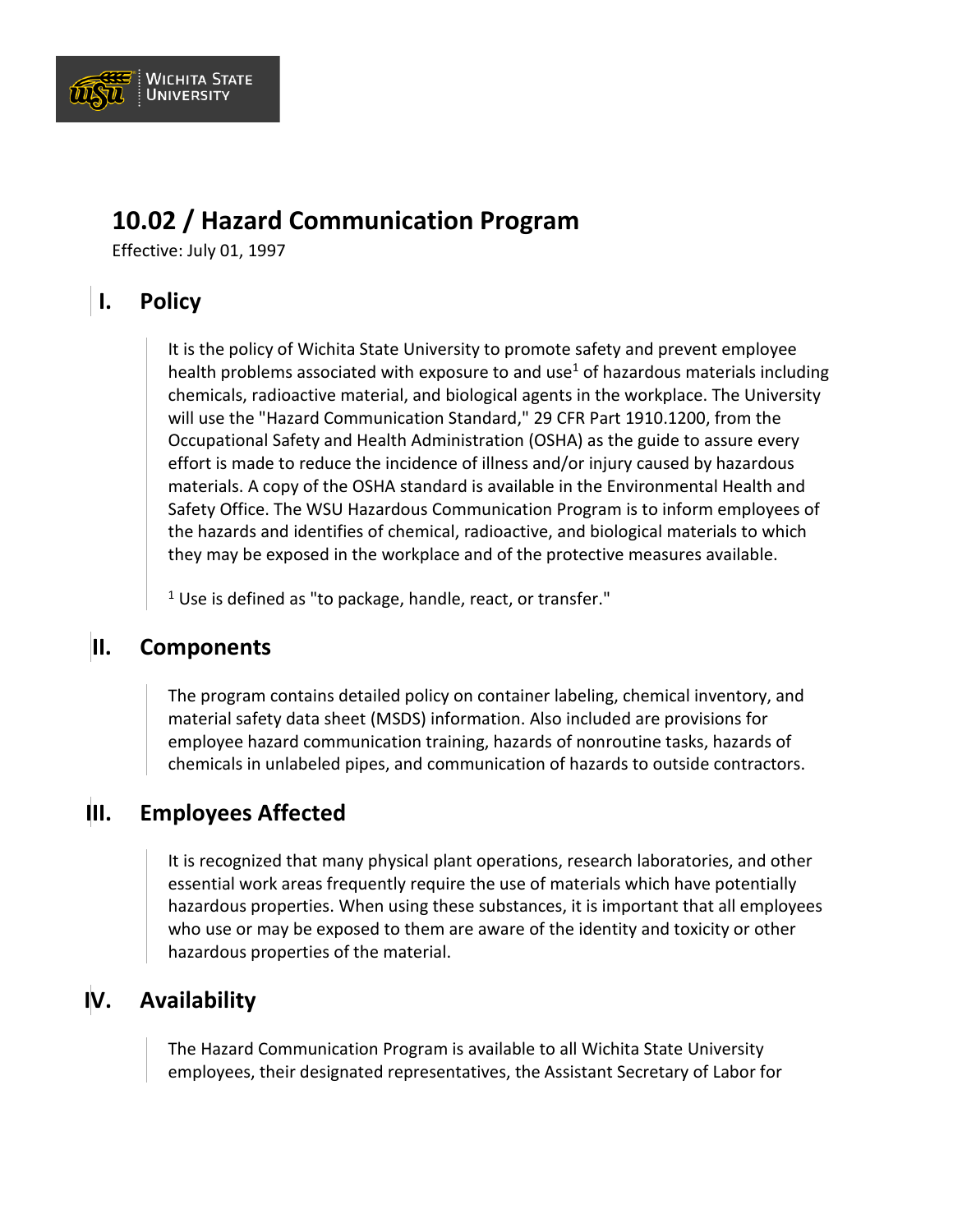

Occupational Safety and Health Administration (OSHA), and the Director of the National Institute for Occupational Safety and Health (NIOSH).

## **V. Hazard Communication Program**

#### **A. Hazard Determination**

- 1. Any substance listed in 29 CFR 1910, Subpart Z, Toxic and Hazardous Substances; the Threshold Limit Values for Chemical Substances and Physical Agents in the Work Environment published by the American Conference of Governmental Industrial Hygienist (ACGIH), the Annual Report on Carcinogens published by the National Toxicology Program (NTP); or Monographs published by the International Agency for Research on Cancer (IARC) will be considered hazardous.
- 2. Any human epidemiological study, individual case report, or toxicological testing which indicated that a material presents a health hazard will be considered hazardous provided that the study indicated an adverse health effect that is likely occur, that the results are statistically significant, and that the study was conducted in accordance with scientific principles.

#### **B. Labeling System for Hazardous Materials**

- 1. Container labels must be legible. Labels that are illegible, defaced, or missing shall be replaced immediately.
- 2. Each container of a hazardous material in the workplace shall be prominently labeled in English and must include:
	- a. Name of the substance as corresponds to its material safety data sheet;
	- b. Identity of the chemical contained within;
	- c. Identity of primary hazard associated with the material;
	- d. Appropriate hazard warnings.
- 3. No employee shall remove any label unless specifically directed to do so by a supervisor. Any container without a label should be reported immediately to the work area supervisor.
- 4. In situations involving individual stationary process containers, the label may be replaced by a sign, placard, process sheet, batch ticket, or other means to convey the warnings.
- 5. Containers designated for washing or rinsing of hazardous material must be appropriately labeled.
- 6. If the hazardous chemical is regulated by OSHA as a substance-specific health hazard, the label used will be in accordance with the requirements of that standard.
- 7. Labels are not needed for:
	- a. Portable containers of hazardous materials intended for immediate use by the employee who performs that transfer.
	- b. Pipes or piping systems.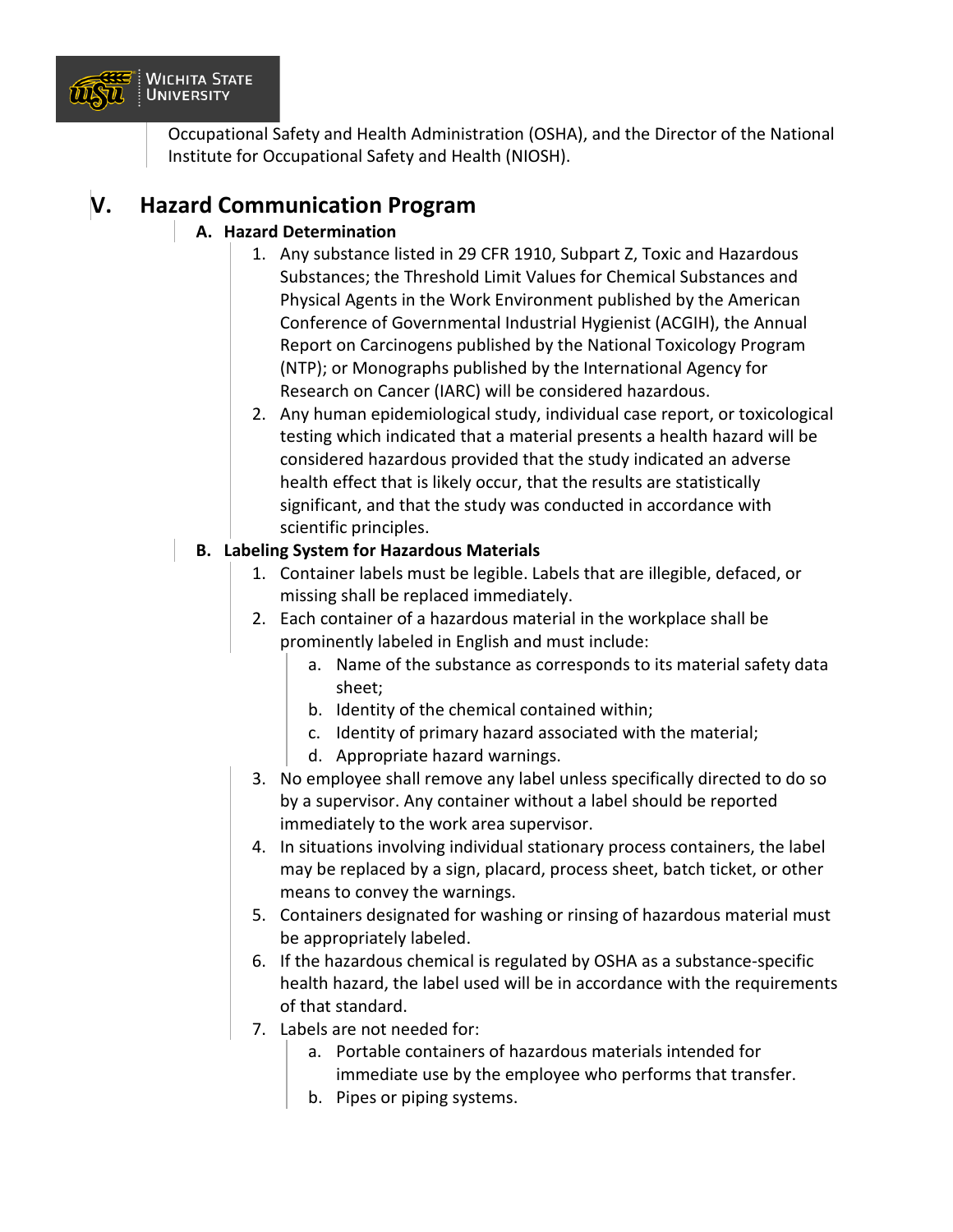

#### **C. Material Safety Data Sheets (MSDS's)**

- 1. Wichita State University does not commercially produce or generate hazardous chemicals; therefore, MSDS's for hazardous materials on campus are furnished solely by outside vendors.
- 2. The most current MSDS supplied by the chemical manufacturer, importer, or distributor for each hazardous chemical known to be present at Wichita State University is maintained by the Environmental Health and Safety Office. MSDS's are accessible to all employees, their designated representatives, the Assistant Secretary of Labor for Occupational Safety and Health, and the Director of the National Institute for Occupational Safety and Health (NIOSH).
- 3. MSDS stations containing MSDS's for particular work areas are maintained by departments with assistance from the Environmental Health and Safety Office. These stations are accessible during each work shift to employees who frequently use or are exposed to chemicals.
- 4. If new and significant information comes to light about any hazardous material used on campus, a revised material safety data sheet will be obtained and the employees who use the material notified.
- 5. No hazardous material will be used in the workplaces unless a MSDS has been obtained and is on file in the work area. A waiver to this requirement may be granted by the Environmental Health and Safety Office if a MSDS for a similar material is on file and readily accessible to the department using the chemical.
- 6. In a work area where it is more appropriate to address the hazards of the process rather than individual hazardous chemicals, material safety data sheets may be kept in the form of operating procedures and may be designed to cover groups of hazardous chemicals.
- 7. When ordering new hazardous chemicals, the purchaser must ensure that the words "Hazardous: MSDS Required" are included in bold letters in the description block of the purchase request.

#### **D. Employee Information and Training**

- 1. Employee information and training are primarily provided by the Environmental Health and Safety Office and employee supervisors.
- 2. Training will be renewed annually, at minimum, for all employees who use or are exposed to hazardous materials.
- 3. Initial hazard communication training is required for all employees during new employee orientation sessions. This training includes:
	- a. Introduction to the Hazard Communication Program and Chemical Hygiene Plan and their requirements.
	- b. Presence of hazardous materials on campus
	- c. Types of hazards
	- d. Potential exposure and risks
	- e. Labeling and warning systems on packages and containers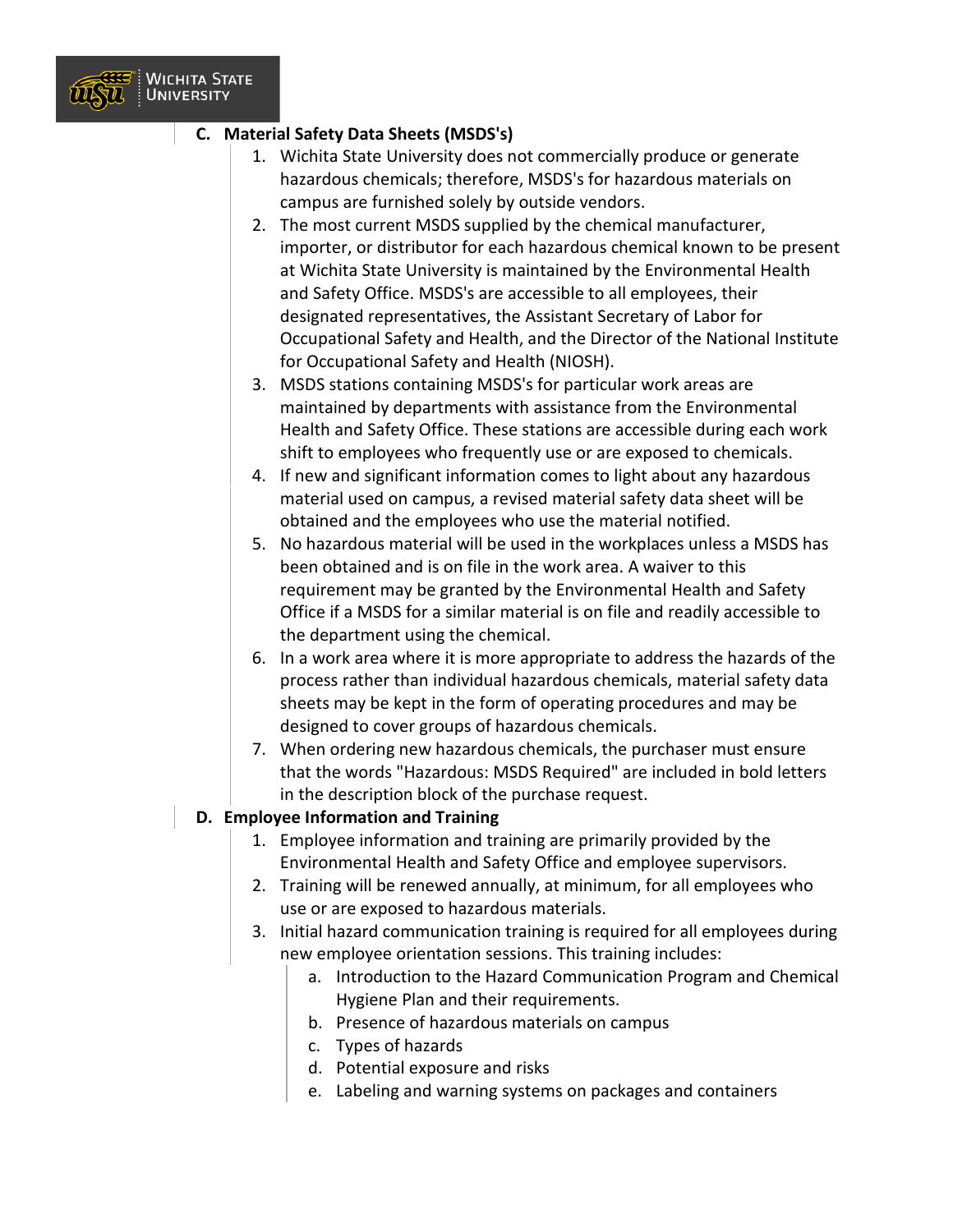

- f. Locations and availability of Material Safety Data Sheets
- g. Safety controls
- h. Emergency and safety resources
- 4. Additional training for employees who are frequently exposed to hazardous materials is required. Current training programs available from the Environmental Health and Safety Office provide for:
	- a. Understanding material safety data sheets
	- b. Trade secret provisions
	- c. Handling hazardous chemicals
	- d. Detecting the presence or release of hazardous chemicals
	- e. Physical and health hazards of materials
	- f. Symptoms of exposure to hazardous materials
	- g. Personal protective equipment and its use
	- h. Proper action in case of a chemical splash, spill, or other emergency
	- i. Engineering controls
	- j. Use of radioactive material
	- k. Laboratory safety
	- l. Chemical fume hood and biological safety cabinet use
- 5. On-the-job training is provided for employees who frequently use or are exposed to hazardous materials by department supervisors. This training includes:
	- a. Standard safety procedures and personal protective equipment needed for each assigned task.
	- b. Procedures to be used during nonroutine operations.
	- c. Potential for exposure to chemicals present in the work area including chemicals in unlabeled pipes.
	- d. The location and availability of the written Hazard Communication program, list of hazardous chemicals, and MSDS station.
	- e. Emergency procedures
- 6. New training programs are developed to meet the needs of employee groups as needed.

#### **E. Outside Contractors**

- 1. As part of any contractual arrangement between an outside contractor and Wichita State University, the contractor must list all hazardous chemicals that are to be used by his employees in the course of their work on WSU property.
- 2. Prior to beginning work on WSU property, all contractors will be given a copy of the University's Hazard Communication Program. The particular hazards associated with the work area(s) will be identified. Material safety data sheets for relevant hazardous chemicals will be provided to the contractor.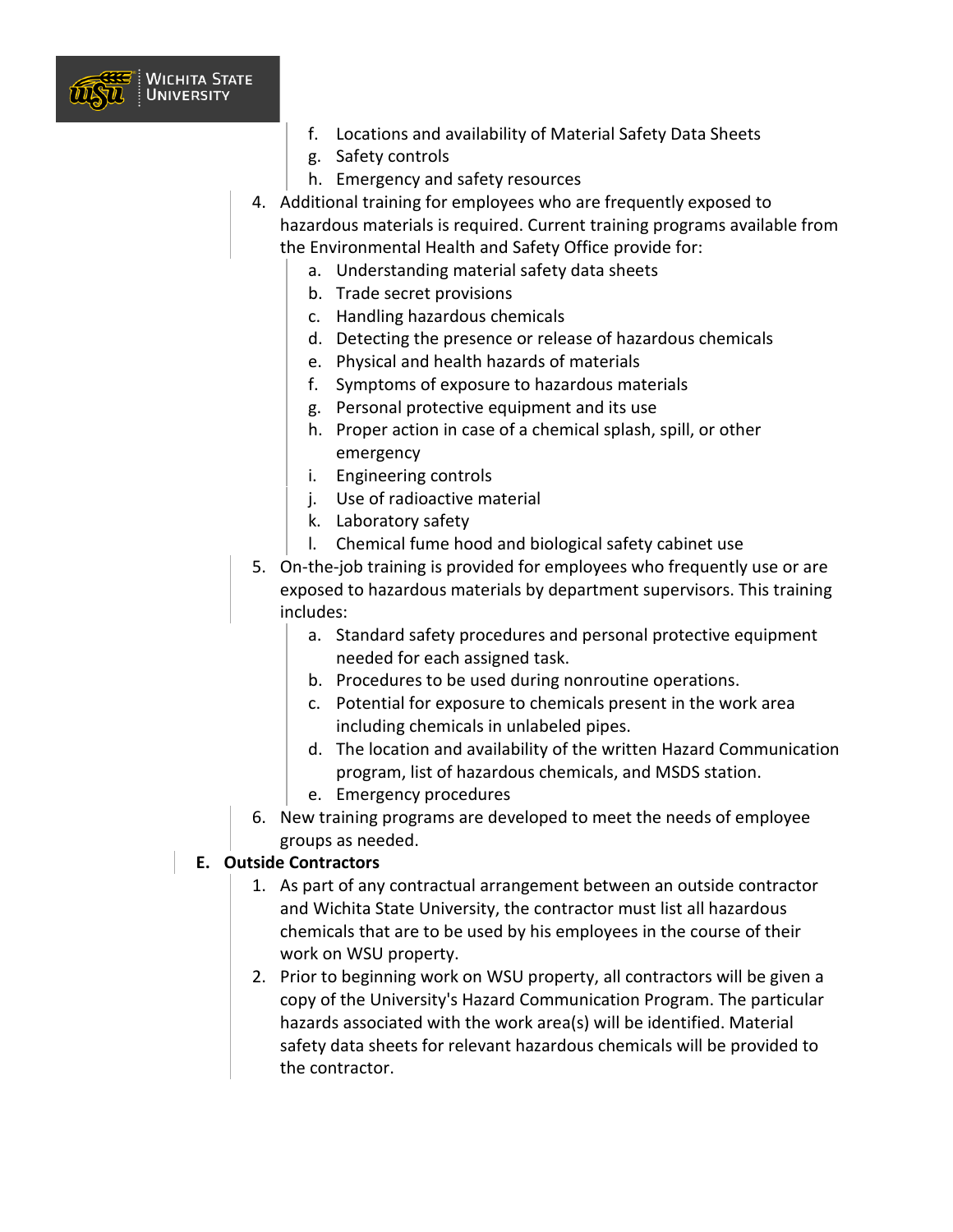

#### **F. Responsibilities**

- 1. Administration
	- a. Supports and implements policy to protect the health and safety of Wichita State University employees.
	- b. Ensures compliance with current federal, state, local, and institutional regulations.
	- 2. University Safety Committee
		- a. Monitors institutional compliance with Hazard Communication Program requirements.
		- b. Receives and investigates complaints related to safety issues and prepares recommendations for complaint resolution.
		- c. Serves as a campus resource for information promoting safety in the workplace.
		- d. Assists in employee training sessions as needed.
		- e. Identifies and supports methods to achieve more effective worker protection and reduce the occurrence of illnesses, injuries, and fatalities due to chemical mishandling and exposure.
	- 3. Environmental Health and Safety
		- a. Monitors federal, state, and local regulations concerning hazardous materials and recommends action.
		- b. Monitors institutional compliance with Hazard Communication Program requirements.
		- c. Maintains material safety data sheets for every hazardous chemical known to be used on campus.
		- d. Trains employees and maintains records of training.
		- e. Receives and investigates complaints relating to hazardous materials.
		- f. Assists departments in all aspects of Hazard Communication Program implementation.
		- g. Identifies work areas in need of more effective worker protection including engineering controls, monitoring, personal protective equipment, etc., and prepares recommendations for improvement.
		- h. Maintains and provides safety information on all hazardous materials including chemicals, biological agents, and radioactive material.
		- i. Recommends safe alternatives for hazardous materials.
	- 4. Office of Purchasing
		- a. Provides outside contractors with copies of the Wichita State University Hazard Communication Program and relevant material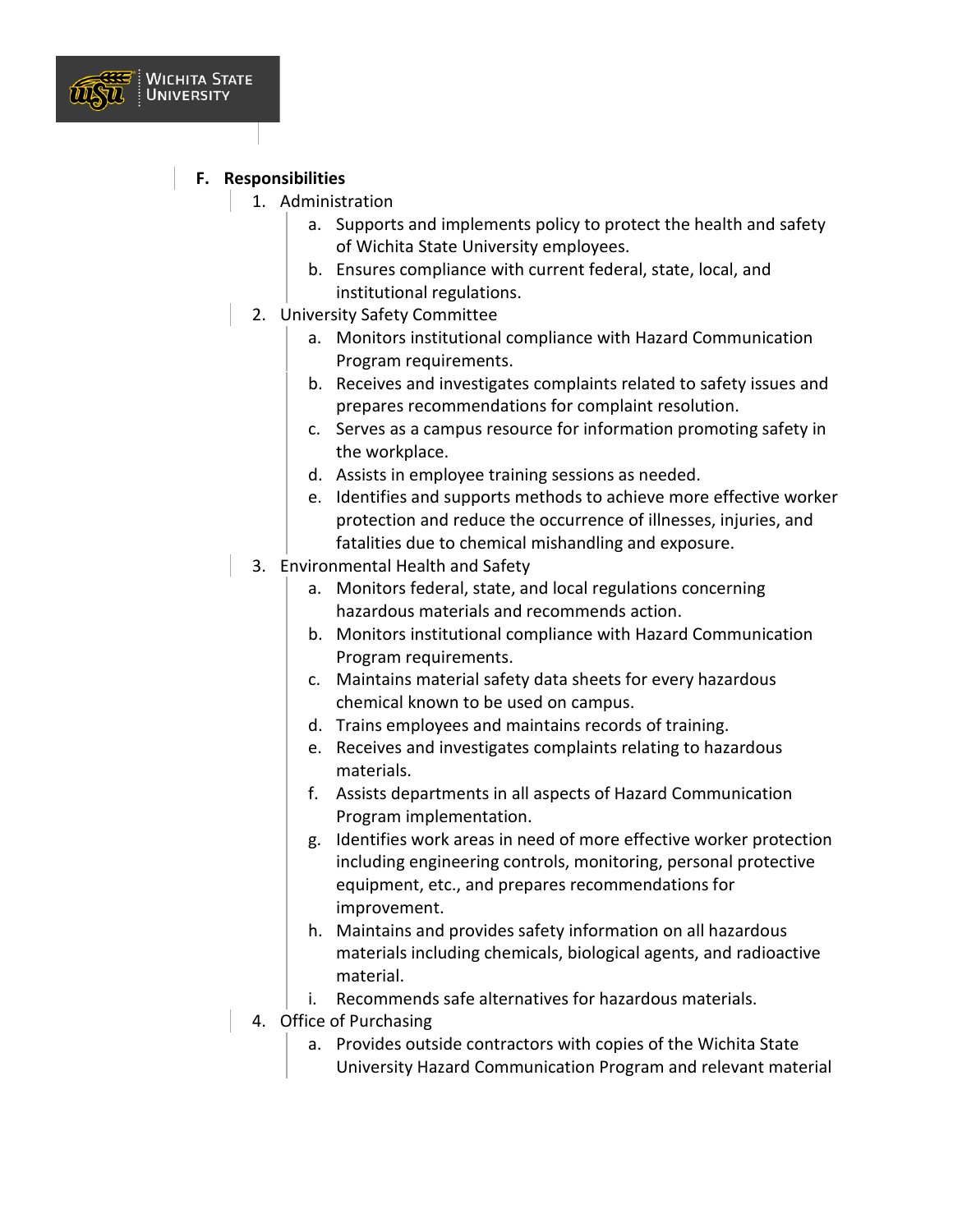

safety data sheets with assistance of the Environmental Health and Safety Office.

- b. Reviews purchase requests for hazardous materials.
- c. Identifies means to reduce the amount of hazardous materials purchased by the institution.
- d. Prepares bids and contracts which comply with all federal, state, local, and institutional regulations concerning hazardous material testing, monitoring, removal, etc.
- 5. Department Supervisors and Chairs
	- a. Effectively implement all aspects of the Hazard Communication Program in the work area.
	- b. Ensure all hazardous chemicals in the work area have material safety data sheets and are available during all work periods to employees who frequently use or are exposed to these materials.
	- c. Provide appropriate on-the-job training.
	- d. Identify work areas in need of more effective worker protection and prepare recommendations for improvement.
- 6. Employee
	- a. Is alert to and understands the potential hazards of materials in the work areas.
	- b. Consults material safety data sheets and other relevant sources or information concerning hazardous materials with which he or she works.
	- c. Follows appropriate work practices.
	- d. Identifies work areas in need of more effective worker protection and brings to supervisor's attention.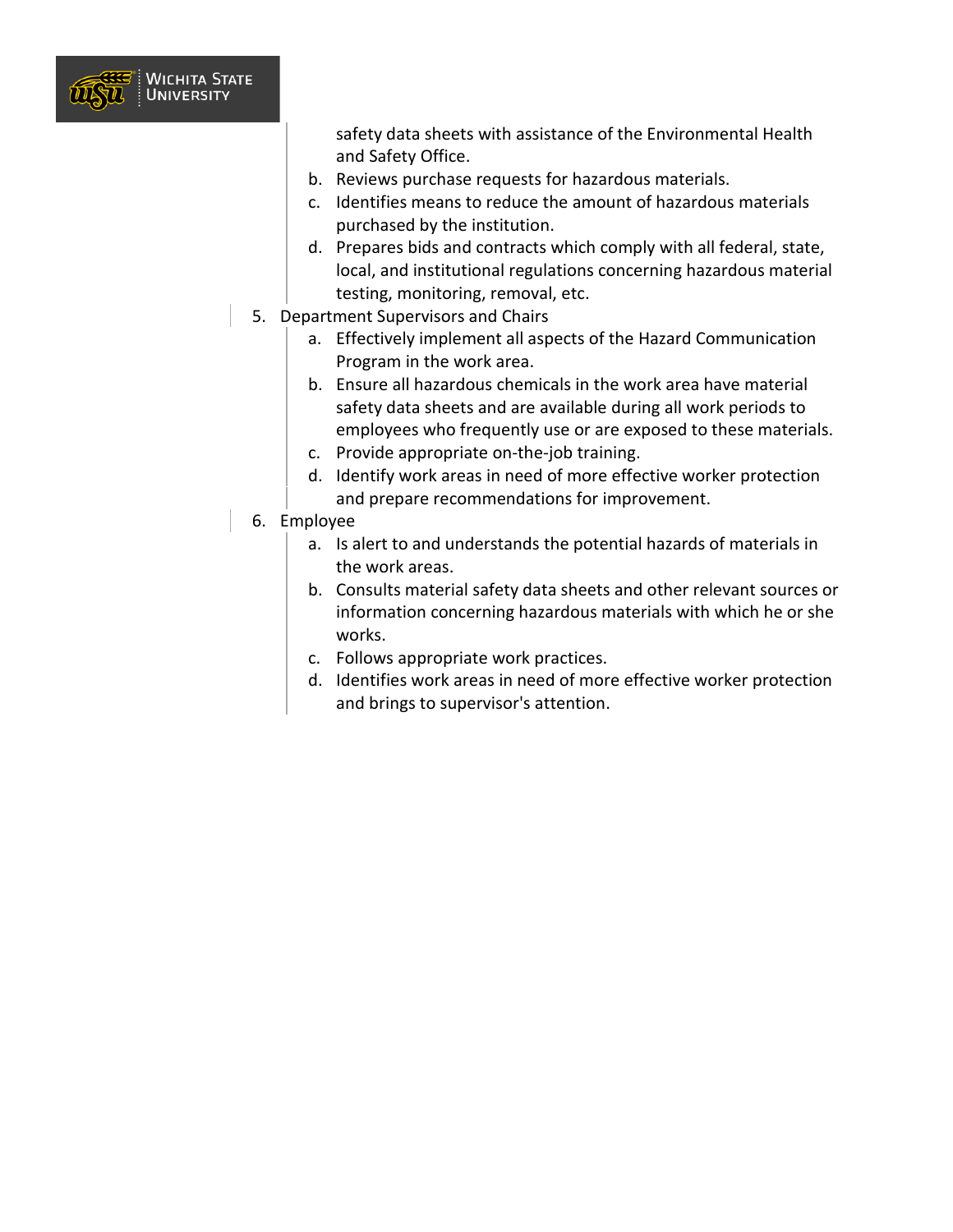

## **10.03 / Radiation Sources**

Effective: July 01, 1997

## **I. Policy**

The use and disposal of radioactive materials and radiation-emitting equipment in activities such as teaching, research, or other services is regulated by federal and state statutes. Control and monitoring of activities involving radioactive materials and radiation-emitting equipment as well as disposal of wastes is the responsibility of the Radiation Safety Officer (RSO) in the Environmental Health and Safety Office working under the aegis of the Vice President for Research and Technology Transfer and the Radiation Safety Committee (RSC). All personnel (faculty, staff, students, guests) using such materials must comply with all applicable regulations. Authorization to use such materials is only available from the RSO and the RSC and must be obtained prior to acquiring materials or equipment. Information describing the procedures for obtaining authorization, purchase, use, and disposal of materials and equipment is available from the Environmental Health and Safety Office. RSO access to laboratories and other facilities to perform inspections is a necessary part of compliance with regulations governing purchase, storage, use, and disposal of radioactive materials and radiationemitting equipment.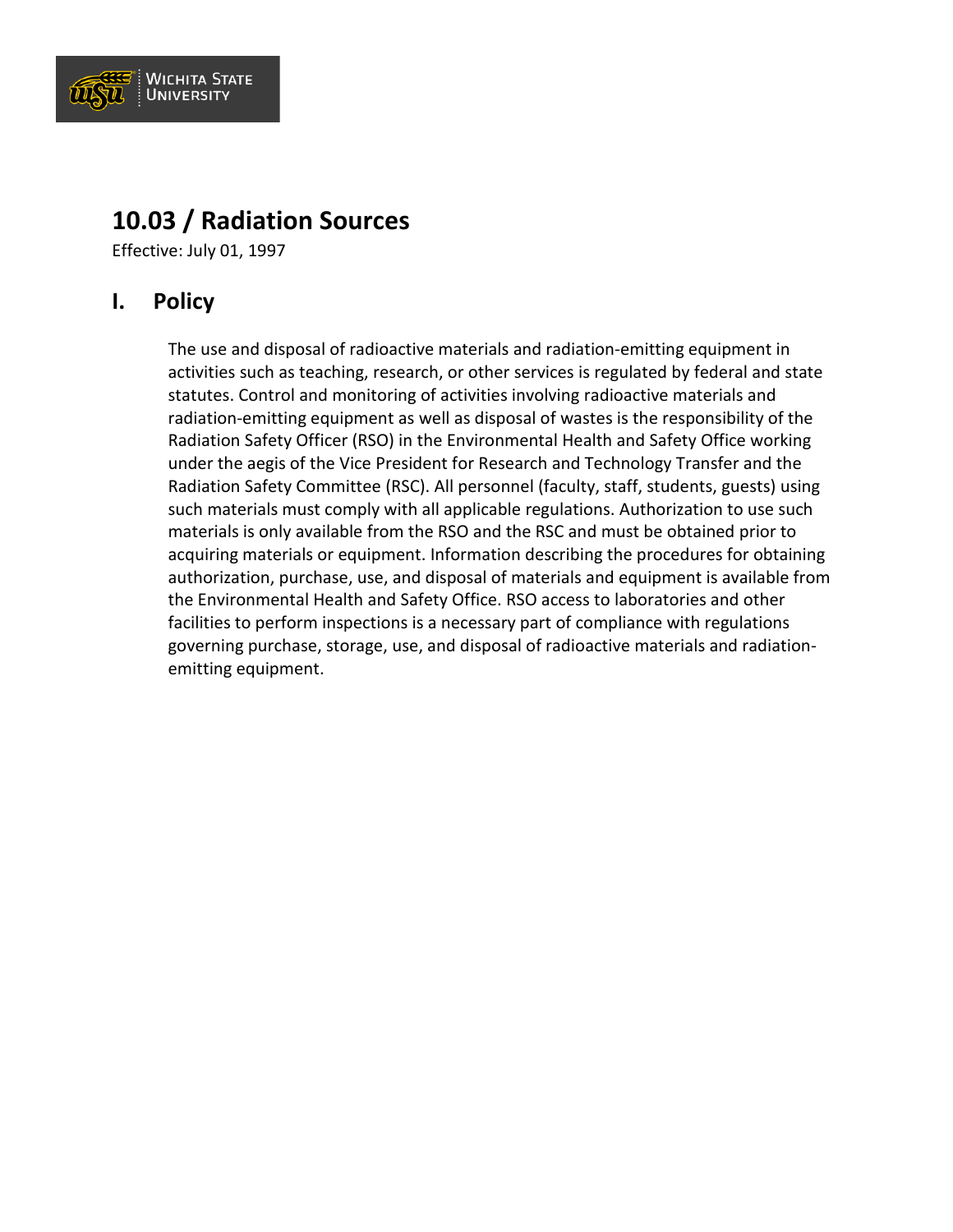

## **10.04 / Chemicals**

Effective: July 01, 1997 Revised: July 25, 2001

## **I. Policy**

Chemicals used in activities including teaching, research, or other services as well as disposal are regulated by federal and state statutes. Control and monitoring of activities involving chemicals and disposal of hazardous wastes in all areas of WSU is the responsibility of the Environmental Health and Safety Office (EHSO) working under the aegis of the Vice President for Research and Technology Transfer. All personnel (faculty, staff, students, guests) using such materials must comply with all applicable regulations. Faculty and staff members are responsible for reporting activities involving hazardous and extremely hazardous materials to the EHSO and cooperating with the office to ensure compliance with applicable regulations. EHSO access to laboratories and other facilities to perform inspections is a necessary part of compliance with regulations governing purchase, storage, use, and disposal of all chemical materials. Also review Section 10.01, [Environmental Health and Safety Guidelines,](https://www.wichita.edu/about/policy/ch10/ch10_01.php) and Section 10.02, [Hazard](https://www.wichita.edu/about/policy/ch10/ch10_02.php)  [Communication Program,](https://www.wichita.edu/about/policy/ch10/ch10_02.php) for more specific requirements.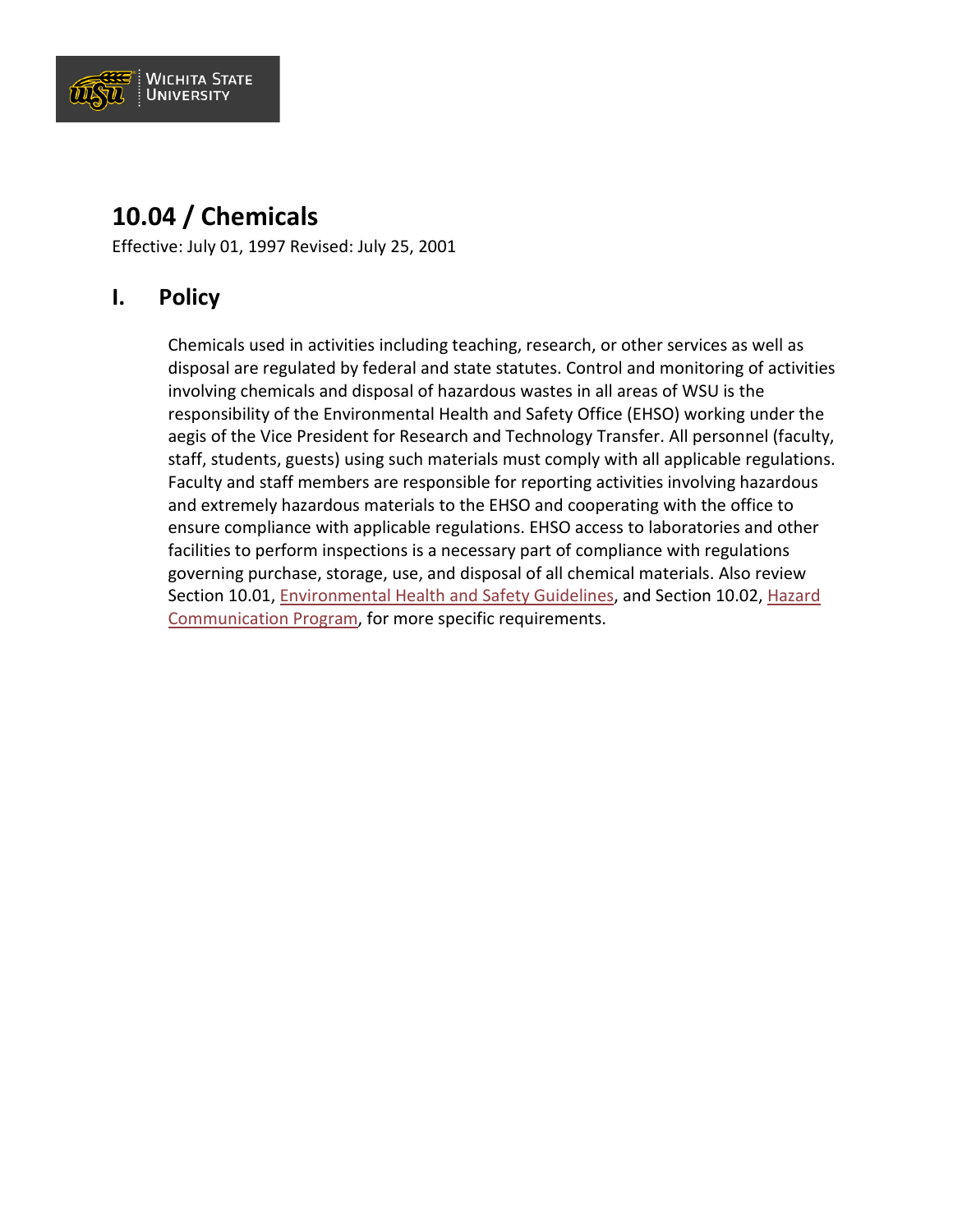

## **10.06 / Animal Care and Immunizations**

Effective: October 21, 2002

## **I. Purpose**

The purpose of this statement is to set forth University policy with regard to immunizations for those who have substantial animal contact in their work or studies at the University.

## **II. Preamble**

Individuals who have substantial animal contact as a result of their occupation or education at the University may be at risk of acquiring an infection or allergy. The University believes it is in the best interests of such individuals to inform and educate them about such risks and to make free immunizations available.

## **III. Policy**

- A. Individuals who have substantial animal contact as a result of their occupation or education at the University are to be informed about the risks of acquiring an infection or allergy as a result of such contact and about the recommendations of physicians as to immunizations.
- B. Individuals who have such animal contact shall be given the opportunity to be immunized at no cost to them.
- C. Individuals who choose not to have the immunization shall be required to sign a statement confirming their choice.

#### **IV. Implementation**

This policy shall be included in the *WSU Policies and Procedures Manual* and shared with appropriate constituencies of the University.

The Director of Environmental Health and Safety shall have primary responsibility for publication, dissemination and implementation of this University policy.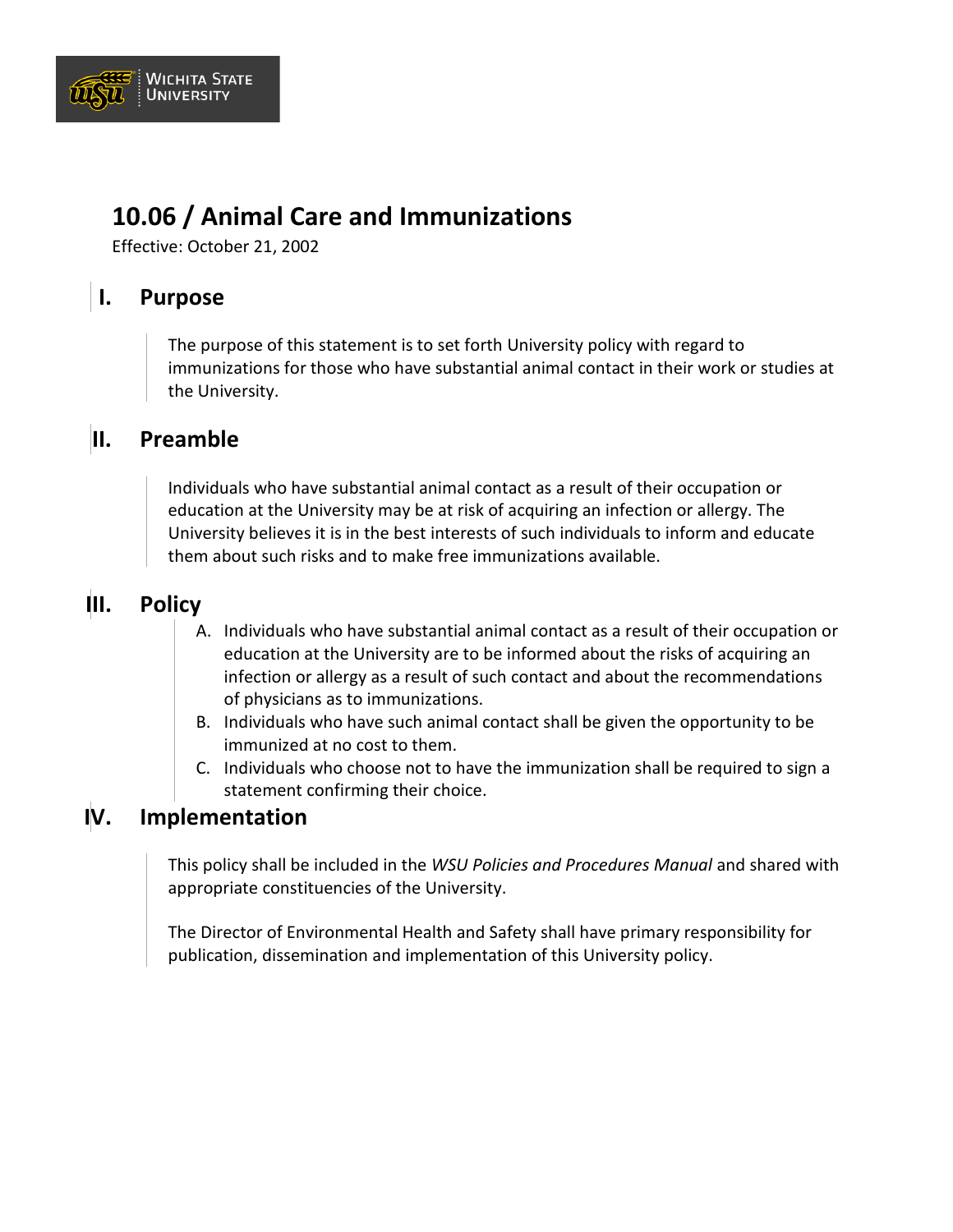

## **10.07 / Biohazards**

Effective: July 01, 1997 Revised: July 25, 2001

## **I. Policy**

Biohazardous materials include all agents or processes which pose a risk of immediate or delayed harm to any living organisms. Project associated hazards include radionuclides, chemical hazards (controlled substances); health hazards such as carcinogens, teratogens, mutagens, nephrotoxins, neurotoxins, hepatotoxins and hematopoetic toxins; physical hazards such as flammables, reactives, oxidizers, and corrosives, recombinant DNA, human tissues or fluids, cancer viruses, etiological agents and animals. The guidelines for use of biohazards are intended to complement but not replace guidelines established by the Radiation Safety Committee (RSC), the Institutional Animal Care and Use Committee (IACUC), and the Institutional Review Board (IRB). The use of any biohazardous material requires review and authorization by the Institutional Biosafety Committee (IBC). The IBC chair and members are appointed by the Provost. Institutional Biosafety Report Forms are available from the Environmental Health and Safety Office.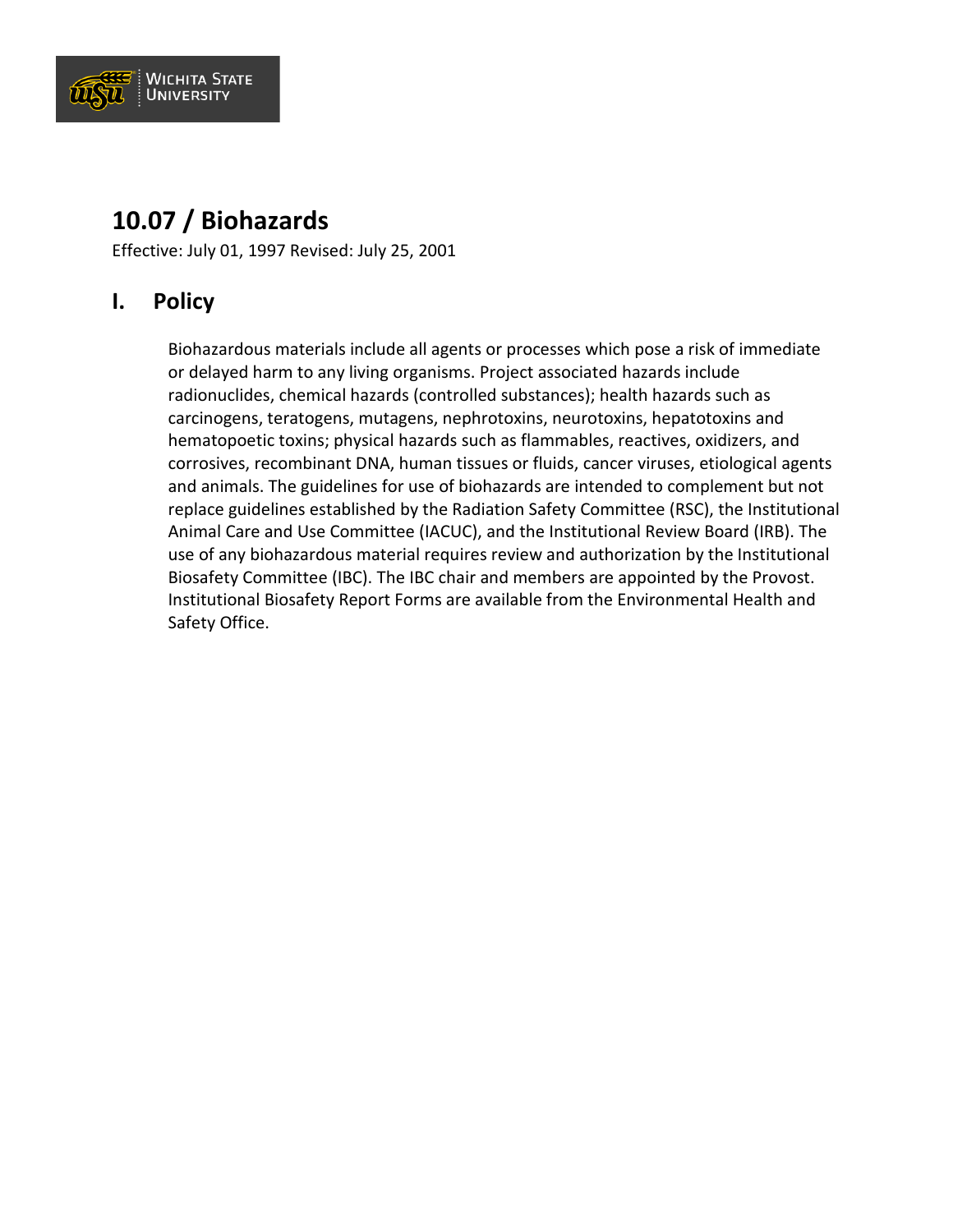

## **10.08 / Hazardous Waste and Radioactive Waste Disposal**

Effective: July 01, 1997

### **I. Policy**

All grants that generate hazardous wastes or radioactive wastes must include a budget to cover the costs of disposal of these wastes. Contact the Director of Environmental Health and Safety for a cost estimate. To expedite the process, please furnish a list of radioisotopes and chemicals, including quantities, to be purchased.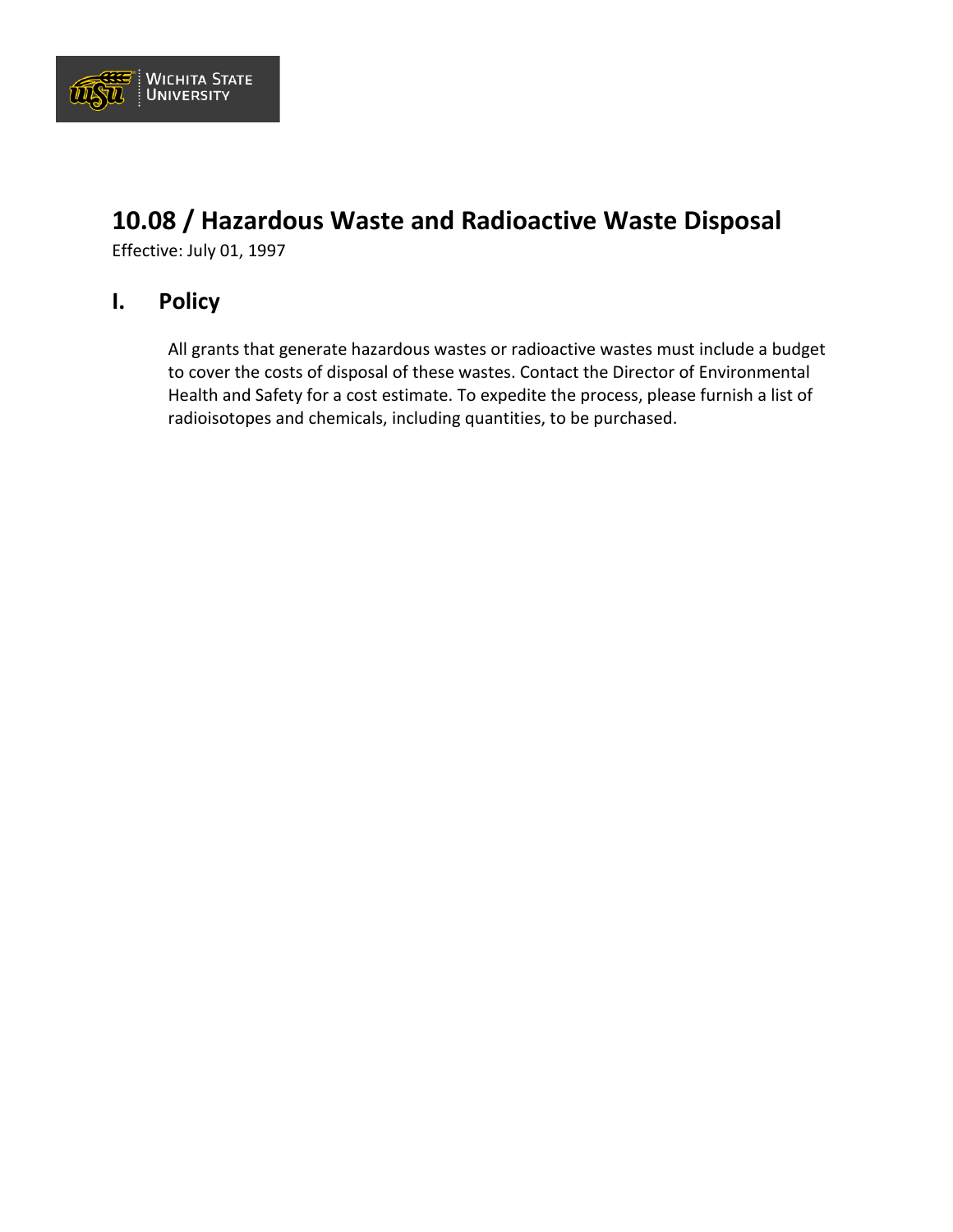

## **10.09 / Radiation Monitoring for Pregnant Employees and Students**

Effective: July 01, 1997 Revised: October 21, 2002

## **I. Purpose**

The purpose of this statement is to set forth University policy with regard to optional radiation monitoring for pregnant employees and students.

### **II. Preamble**

State of Kansas administrative regulations set forth requirements relative to occupational radiation exposure and pregnant women. Wichita State University wishes to implement such regulations for women who choose to declare their pregnancy.

### **III. Policy**

- A. General radiation safety training will be given to employees and students who can be anticipated to receive occupational exposures exceeding 100 mrem per year.
- B. Employees and students may "declare their pregnancy" when and if they so choose.
- C. Employees and students who declare their pregnancy will follow written procedures developed by Environmental Health and Safety to monitor exposures to radiation and to help protect the unborn child.
- D. A pregnancy may be "un-declared" in writing by the employee or student and monitoring will cease.

## **IV. Implementation**

This policy shall be included in the *WSU Policies and Procedures Manual* and shared with appropriate constituencies of the University.

The Director of Environmental Health and Safety shall have primary responsibility for publication, dissemination and implementation of this University policy.